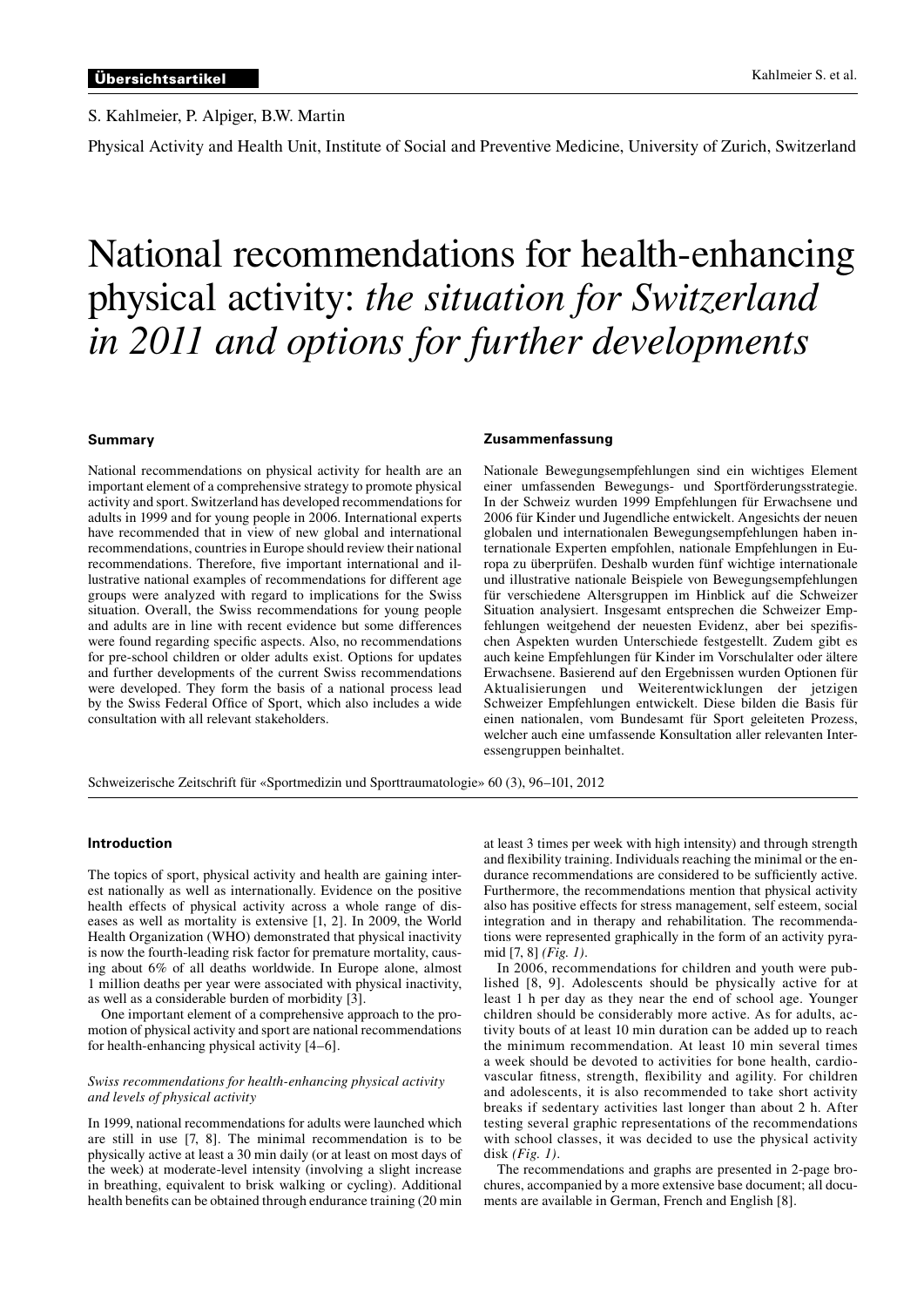

*Figure 1:* Current Swiss recommendations for health-enhancing physical activity in adults in form of the physical activity pyramid and for school-aged children and adolescents in form of the physical activity disk. The recommendations were issued in 1999 and in 2006 respectively by the Federal Offices of Sport and Physical Activity, by Health Promotion Switzerland and by the Network HEPA Switzerland.

#### *Aims of the article*

After an exhaustive collection and assessment of the scientific evidence on physical activity and health, recently WHO issued Global Recommendations on Physical Activity for Health [2]. International experts recommended, that in view of these new global recommendations, also countries in Europe should review their national recommendations with regard to compliance with the most recent scientific evidence [10]; a similar recommendation was made specifically for Switzerland [8].

This article aims at analyzing the most important international and selected illustrative national examples of recommendations for health-enhancing physical activity for different age groups with regard to implications for the Swiss situation. On this basis, the current Swiss recommendations will be assessed and options for updates and further developments will be presented.

#### **Methods**

Recommendations for health-enhancing physical activity were selected for analysis aiming to assess and discuss the current Swiss recommendations in the most comprehensive way. The following selection criteria were used.

- public health recommendations (i.e. neither recommendations on specific health problems such as cardiovascular diseases, diabetes or overweight nor on rehabilitation and therapy);
- comprehensive consideration of the most recent scientific evidence;
- systematic and documented development process; and
- publicly available by May 2011.

In addition, an example from a neighboring country which had gone through a similar process recently was sought to further inform the Swiss process.

The selected examples were systematically analyzed by age group according to the key aspects of recommendations (frequency, duration, intensity and total recommended duration of physical activity) and additional aspects, including minimum bouts of activity (i.e. whether a specific recommendation was made on the minimum duration of each bout of activity to count towards achieving the recommended total minimum duration), the recommended amount of physical activity for additional health benefits and recommendations on specific types of training (e.g. strength, flexibility), the reduction of sedentary activities (which is increasingly recognized as independent risk factor [11, 12]) and on overweight and obesity. The selected examples were also

examined with regard to the use of graphical illustrations (such as a pyramid or disk) and other communication elements used for dissemination.

Subsequently, the analyzed examples were contrasted with the current Swiss recommendations to identify agreements and differences. Based on the results, options for possible amendments and further developments of the current Swiss recommendations for health-enhancing physical activity were developed.

### **Results**

The following international and national recommendations were selected for analysis:

- the WHO's Global Recommendations on Physical Activity for Health [2];
- the recommendations of the American College of Sports Medicine (ACSM) and the American Heart Association (AHA) [13, 14];
- the national recommendations of Austria, as relevant example of a neighboring country [15];
- the national recommendations of Canada [16, 17]; and
- the national recommendations of the United States of America [18].

The recommendations had been developed in the following chronological order: The 2007 recommendations of the American College for Sports Medicine (ACSM) and the American Heart Association (AHA) [13, 14] were an update of the much publicized first American recommendations of the Centers for Disease Control and Prevention (CDC) and ACSM [19] published in 1995. The update was mainly based on an extensive review commissioned by the U.S. Department of Health [1]. The national recommendations of the United States of America published in 2008 [18] were developed by a committee commissioned by the Department of Health and Human Services, also based on the aforementioned review [1]. Their development process also included a consultation of other parts of the administration and of the general public [18]. The Global Recommendations on Physical Activity for Health of the WHO as the first truly international recommendations were published in 2010 after an extensive 3-year preparatory process [2]. They were based on the US review mentioned above, on additional reviews of the Chinese and Russian literature and on other previously published reviews (see p. 46ff in [2]). The Austrian recommendations of 2010 were developed by a working group commissioned by the Ministry of Health and the national Health Promotion Foundation [15]. The development was based on the American [1] and Canadian evidence reviews [20] as well as the Australian [21]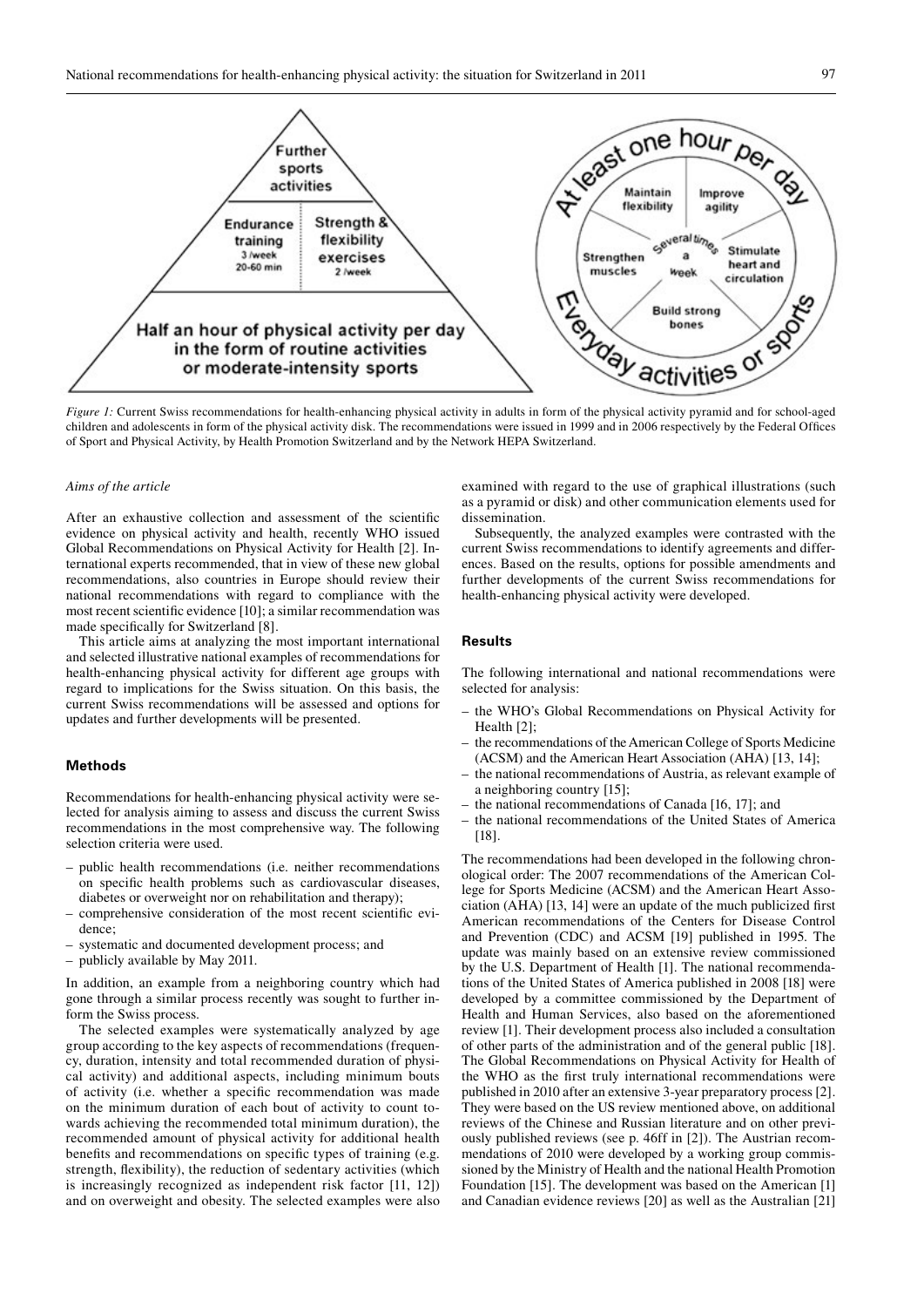and Swiss [7–9] recommendations. The national recommendations of Canada published in 2011 [16] were also developed through a perennial process, lead by the Canadian Society for Exercise Physiology [22]. They were based on their own literature reviews [20] and altogether, over 1000 people participated in the development, including the interested public.

*Table 1* shows the results of the analysis of recommendations on children and adolescents. The key minimum recommendations are quite similar across the analyzed examples, promoting at least 60 min of at least moderate-intensity physical activity per day. The WHO, the US and Canada specify that this should include vigorous-intensity activities, for which the US and Canada further specify a minimum frequency of at least 3 days per week. WHO and Canada also specify that more physical activity will provide additional health benefits. All selected examples recommend activities for muscle and bone health at least 3 times per week. Only Switzerland recommends minimum bouts of at least 10 min, while Austria and the US underline that in young people, no activity is too short to count. Switzerland and Austria also include recommendations to minimize the time spent sitting; Canada issues specific recommendations on this topic [17].

The results on the recommendations on adults in *Table 2* show that the WHO, the US and Austria give the same minimum recommendation. Canada's minimum recommendation is similar to these three, but not mentioning a specific way of combining moderate- and vigorous-intensity activities as the other three, instead recommending 150 min of moderate- to vigorous-intensity physical activity per week. Also, Canada is the only example not recommending to spread the minimum amount over several (or daily) sessions throughout the week.

The US also promote that some activity is better than none, considering that the current evidence does not suggest a minimum threshold of activity needs to be reached in order to achieve health benefits [1]. ACSM/AHA and Switzerland promote at least 30 min on 5 (or all) days of the week; a phrasing referring more directly to the first American recommendations [19, 23]; ACSM/AHA are also promoting 20 min of vigorous-intensity activity as an alternative way to reach the minimum recommended amount of physical activity.

|                            | <b>Minimum recommendations</b>                                                                                                                                                                                                      |                                                                                                                                                  | <b>Further recommendations</b>                                          |                                                                                         |                                                                                                                                                                                                                                                            |                                                                                                                                                     |  |
|----------------------------|-------------------------------------------------------------------------------------------------------------------------------------------------------------------------------------------------------------------------------------|--------------------------------------------------------------------------------------------------------------------------------------------------|-------------------------------------------------------------------------|-----------------------------------------------------------------------------------------|------------------------------------------------------------------------------------------------------------------------------------------------------------------------------------------------------------------------------------------------------------|-----------------------------------------------------------------------------------------------------------------------------------------------------|--|
|                            | General<br>recommendation                                                                                                                                                                                                           | <b>Additional aspects</b>                                                                                                                        | <b>Bouts</b>                                                            | <b>Additional</b><br>health benefits                                                    | Inactivity+                                                                                                                                                                                                                                                | Overweight                                                                                                                                          |  |
| Switzerland<br>[9]         | Adolescents 1 h per day,<br>younger children even<br>longer with intensity<br>equivalent to at least brisk<br>walking or cycling                                                                                                    | At least 10 min several<br>times/week activities for<br>bone health, muscle<br>strength, cardiovascular<br>health, flexibility and agility       | At least<br>$10 \text{ min}$                                            |                                                                                         | If sitting more<br>than 120 min,<br>activity breaks<br>recommended                                                                                                                                                                                         |                                                                                                                                                     |  |
| <b>WHO</b> [2]             | At least 60 min of moder-<br>ate- to vigorous-intensity<br>physical activity daily.<br>Vigorous-intensity activi-<br>ties should be incorporated.                                                                                   | Activities for muscle<br>strength and bone health at<br>least 3 times per week                                                                   |                                                                         | Amounts greater<br>than 60 min<br>daily will pro-<br>vide additional<br>health benefits |                                                                                                                                                                                                                                                            |                                                                                                                                                     |  |
| ACSM/<br>AHA*              |                                                                                                                                                                                                                                     |                                                                                                                                                  |                                                                         |                                                                                         |                                                                                                                                                                                                                                                            |                                                                                                                                                     |  |
| Austria [15]               | 60 min of at least moderate<br>intensity physical activity<br>daily                                                                                                                                                                 | Activities for muscle<br>strength and bone health at<br>least 3 times per week, addi-<br>tional activities for coordi-<br>nation and flexibility | No activity<br>too short<br>not to count                                |                                                                                         | If sitting more<br>than 60 min,<br>activity breaks<br>recommended                                                                                                                                                                                          |                                                                                                                                                     |  |
| Canada<br>[16, 17]         | 60 min of moderate-to<br>vigorous-intensity physi-<br>cal activity daily, should<br>include vigorous-intensity<br>activities at least 3 days per<br>week                                                                            | Activities that strengthen<br>muscle and bone at least 3<br>days per week                                                                        |                                                                         | More daily<br>physical activity<br>provides greater<br>health benefits                  | Minimize the time<br>spent sedentary<br>each day, by limit-<br>ing:<br>- recreational<br>screen time to no<br>more than 2 h per<br>day<br>- sedentary (mo-<br>torized) transport,<br>extended sitting<br>and time spent<br>indoors through-<br>out the day |                                                                                                                                                     |  |
| US Dept. of<br>Health [18] | 60 min or more of moder-<br>ate- or vigorous-intensity,<br>should include vigorous-<br>intensity physical activity at<br>least 3 days a week<br>and the contract of the contract of the contract of the contract of the contract of | Include muscle-strengthen-<br>ing and bone-strengthening<br>physical activity at least 3<br>days of the week                                     | Any<br>episode<br>physical ac-<br>tivity, how-<br>ever brief.<br>counts |                                                                                         |                                                                                                                                                                                                                                                            | Fatness can<br>be reduced by<br>regular physical<br>activity of mod-<br>erate to vigorous<br>intensity 3 to 5<br>times a week, for<br>30 to 60 min§ |  |

\* No recommendations exist for this age group.

+ Except during sleep periods.

§ Part of the examples chapter, not of the main recommendations.

*Table 1:* Analysis of selected international and national recommendations for children and adolescents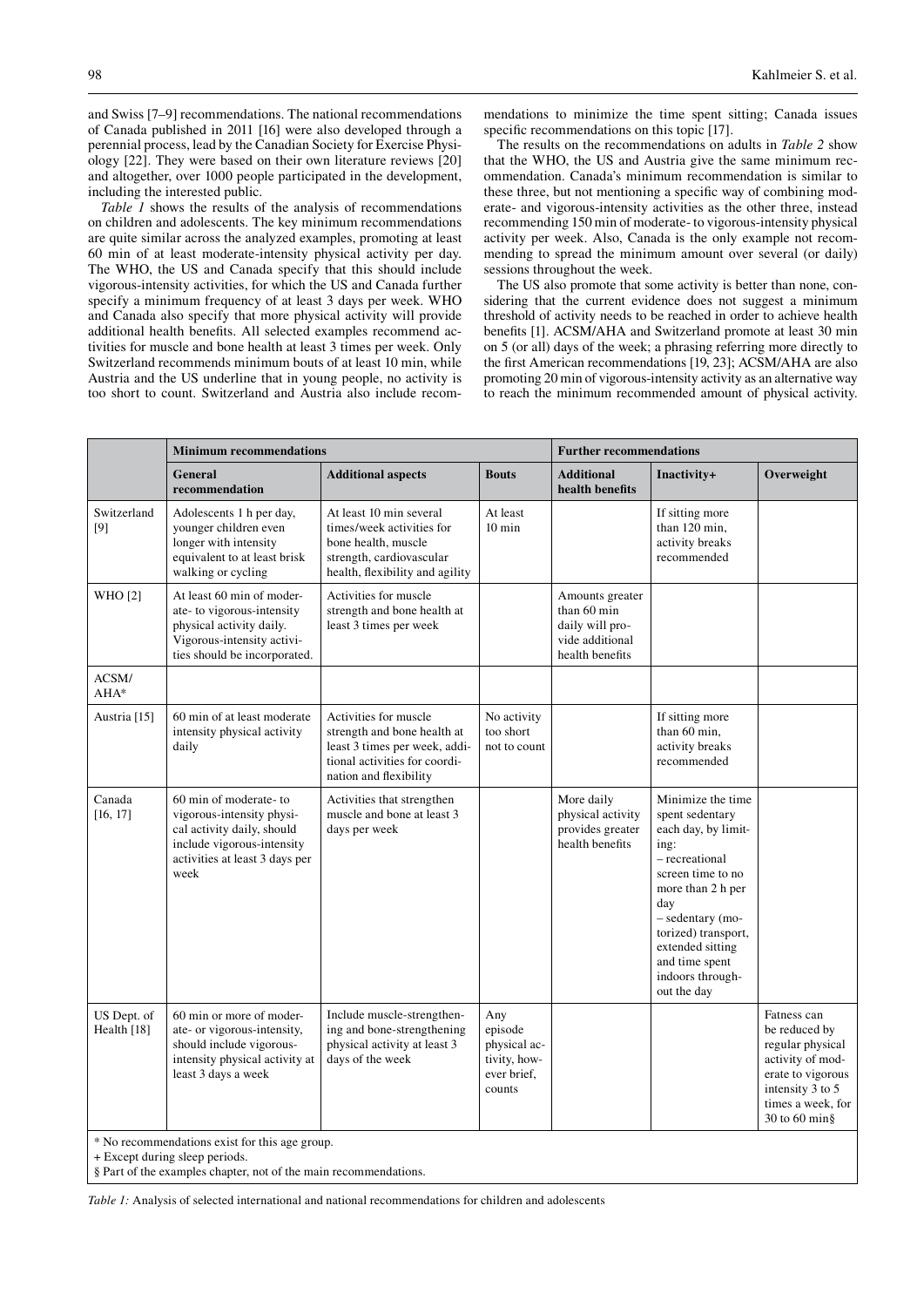|                                                                                                | <b>Minimum recommendations</b>                                                                        |                                           |                  |                                                             |                              | <b>Further recommendations</b>                                                                                                                 |                                                                                                                                                                                             |                        |                                                                                                                                                    |  |
|------------------------------------------------------------------------------------------------|-------------------------------------------------------------------------------------------------------|-------------------------------------------|------------------|-------------------------------------------------------------|------------------------------|------------------------------------------------------------------------------------------------------------------------------------------------|---------------------------------------------------------------------------------------------------------------------------------------------------------------------------------------------|------------------------|----------------------------------------------------------------------------------------------------------------------------------------------------|--|
|                                                                                                | <b>Moderate</b><br>intensity                                                                          | <b>Vigorous</b><br>intensity              | Combi-<br>nation | Fre-<br>quency                                              | <b>Bouts</b>                 | <b>Add. health benefits</b>                                                                                                                    | Strength, balance<br>etc.                                                                                                                                                                   | <b>Inactiv-</b><br>ity | Overweight                                                                                                                                         |  |
| Switzerland<br>[9]                                                                             | $30 \text{ min}$                                                                                      |                                           |                  | Daily (or<br>at least<br>on most<br>days of<br>the<br>week) | At least<br>$10 \text{ min}$ | Additional health<br>effects with more<br>activity. Targeted<br>endurance training<br>at least 3 days/week<br>20-60 min with high<br>intensity | Strength training at<br>least 2 days/week<br>$(8-15$ repetitions),<br>flexibility training,<br>gymnastics and<br>stretching exercises<br>Particularly impor-<br>$tant for >50 year$<br>olds |                        |                                                                                                                                                    |  |
| <b>WHO</b> [2]                                                                                 | $150 \text{ min}$<br>week                                                                             | $75$ min/<br>week                         | yes              | Through-<br>out the<br>week                                 | At least<br>$10 \text{ min}$ | 300 min moderate<br>intensity/week,<br>150 min vigorous<br>intensity/week, or<br>combination                                                   | Muscle-strengthen-<br>ing activities on 2 or<br>more days/week                                                                                                                              |                        |                                                                                                                                                    |  |
| <b>ACSM/AHA</b><br>$[13]$                                                                      | $30 \text{ min}$<br>on 5 days/<br>week                                                                | $20 \text{ min}$<br>on 3<br>days/<br>week | yes              | On 5 or<br>3 days/<br>week                                  | At least<br>$10 \text{ min}$ | Additional health<br>effects with more<br>activity                                                                                             | Muscle-strengthen-<br>ing and endurance<br>training on 2 or<br>more days/week<br>$(8-12$ repetitions)<br>Load-bearing activi-<br>ties                                                       |                        | To prevent<br>weight gain,<br>some need to<br>move more and<br>watch their<br>diet.                                                                |  |
| Austria [15]                                                                                   | $150$ min/<br>week                                                                                    | 75 min/<br>week                           | yes              | On most<br>days                                             | At least<br>$10 \text{ min}$ | 300 min moderate<br>intensity/week,<br>150 min vigorous<br>intensity/week, or<br>combination                                                   | Muscle-strengthen-<br>ing activities on 2 or<br>more days/week                                                                                                                              |                        |                                                                                                                                                    |  |
| Canada <sup>[16]</sup>                                                                         | 150 min/week                                                                                          |                                           |                  |                                                             | At least<br>$10 \text{ min}$ | <b>Additional health</b><br>effects with more<br>activity.                                                                                     | Muscle-strengthen-<br>ing activities on 2 or<br>more days/week                                                                                                                              |                        |                                                                                                                                                    |  |
| US Dept. of<br>Health [18]<br>§ Part of the examples chapter, not of the main recommendations. | Some<br>activity<br>is better<br>than none:<br>for sub-<br>stantial<br>benefits<br>$150$ min/<br>week | 75 min/<br>week                           | yes              | Through-<br>out the<br>week                                 | At least<br>$10 \text{ min}$ | 300 min moderate<br>intensity/week,<br>150 min vigorous<br>intensity/week, or<br>combination                                                   | Muscle-strengthen-<br>ing activities on 2 or<br>more days/week                                                                                                                              | Avoid<br>inactivity    | Minimum rec-<br>ommendations<br>are first step to<br>keep a healthy<br>weight.<br>Many will need<br>more than that<br>to maintain<br>their weight§ |  |

*Table 2:* Analysis of selected international and national recommendations for adults

Switzerland recommends such activities as a possibility for already active individuals to achieve additional health benefits. Beyond that, ACSM/AHA, Canada and Switzerland mention in general that additional health effects can be achieved with more exercise, while the WHO, the US and Austria quantify the recommended amount for additional health benefits with 300 min of moderate-intensity activities or their equivalent of vigorous-intensity activities. The recommendation on strength training was similar in all analyzed examples. In some cases there were also recommendations on flexibility training or load bearing activities to promote bone health (ACSM/ AHA). The concept of bouts of at least 10 min duration was adopted by all analyzed examples for adults. In addition, the WHO as well as ACSM/AHA specified that the minimum recommendations are meant in addition to routine activities of daily living of light intensity (e.g. self care, cooking, casual walking or shopping). For adults, no specific recommendations on extended periods of sitting were given, except for the US recommending in general to avoid inactivity.

Switzerland currently has no separate recommendation for older adults. The other examples for over 65-year olds are summarized in *Table 3*. In all cases, the main recommendations were based on those for adults. All except the Canadian recommendations specify that individuals should be as active as possible, even if they did not reach the minimum recommended amount. The US recommendations also suggest explicitly to adapt the intensity of activities relative to the individual's level of fitness. In addition to strengthtraining, balance training is recommended for this age group in all examples; some recommend this only for those at risk of falls (ACSM/AHA, US) or in those with poor mobility (WHO, Canada).

None of the analyzed examples except for Switzerland uses a graphical representation such as a pyramid or disk. Canada had used a rainbow figure in their previous recommendations. The decision not to continue its use was on the one hand related to copyright properties of the earlier figure. On the other hand, it was felt the new recommendations did not lend themselves easily to a graphical representation, and lastly, continuing to use the same figure might have reduced the news value of the updated recommendations.

#### **Discussion**

Overall, the main Swiss recommendations for young people and adults are in line with the most recent evidence. The total recommended minimum amount of physical activity concurs, while the comparison with some of the other examples shows slight differences concerning the recommended frequency: along with Swit-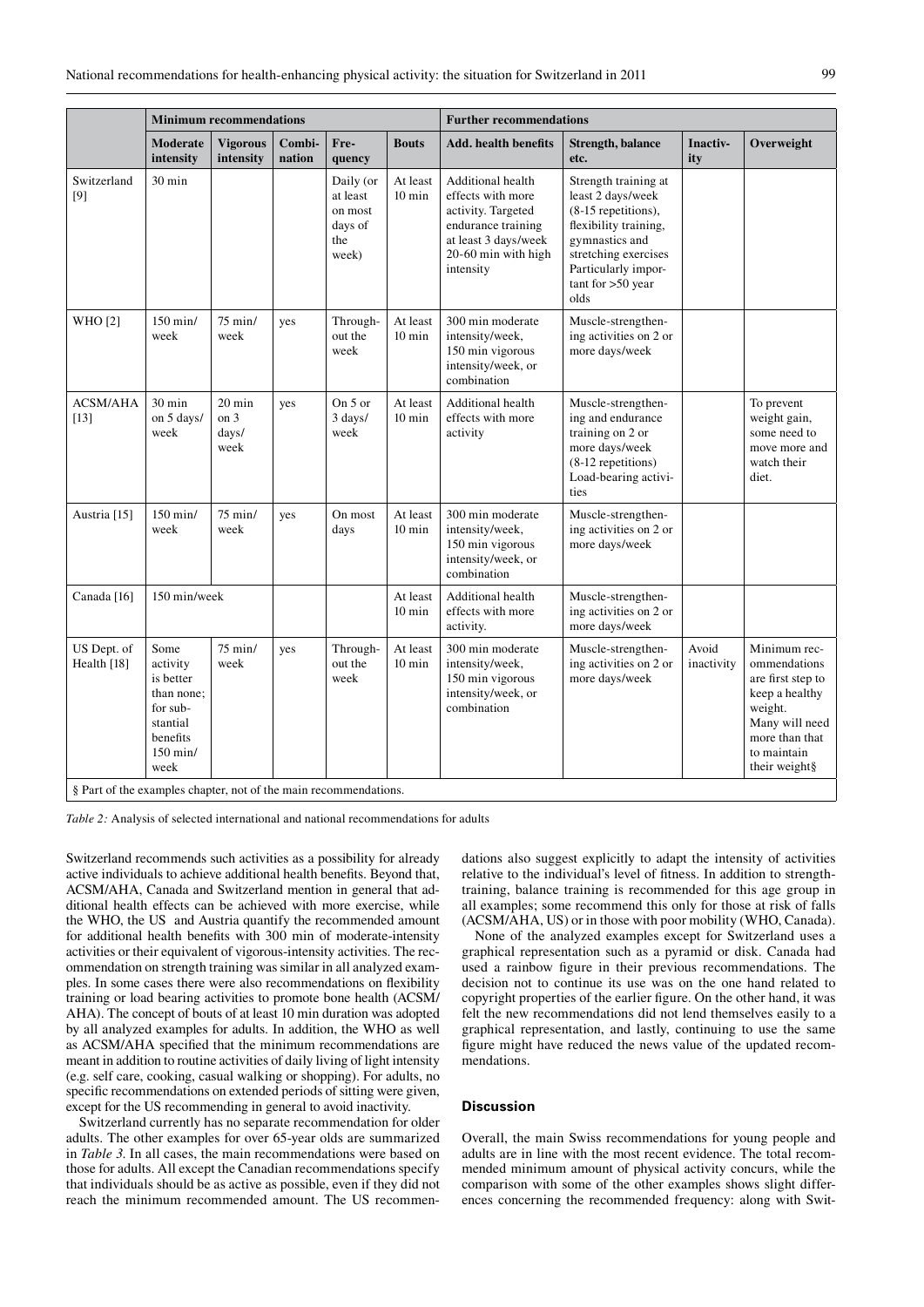|                            | <b>Minimum recommendations</b>                                                              |                                                      |                                                                 |                                |                              | <b>Further recommendations</b>                                                               |                                                                                                                                                                                                           |                     |                 |  |
|----------------------------|---------------------------------------------------------------------------------------------|------------------------------------------------------|-----------------------------------------------------------------|--------------------------------|------------------------------|----------------------------------------------------------------------------------------------|-----------------------------------------------------------------------------------------------------------------------------------------------------------------------------------------------------------|---------------------|-----------------|--|
|                            | <b>Moderate</b><br>intensity                                                                | <b>Vigorous</b><br>intensity                         | Combi-<br>nation                                                | Fre-<br>quency                 | <b>Bouts</b>                 | Add. health<br>benefits                                                                      | Strength, balance etc.                                                                                                                                                                                    | <b>Inactivity</b>   | Over-<br>weight |  |
| Switzer-<br>land $*$       |                                                                                             |                                                      |                                                                 |                                |                              |                                                                                              |                                                                                                                                                                                                           |                     |                 |  |
| WHO [2]                    | 150 min/week.<br>or be as physi-<br>cally active as<br>abilities and<br>conditions<br>allow | $75$ min/<br>week                                    | yes                                                             | Through-<br>out the<br>week    | At least<br>$10 \text{ min}$ | 300 min moderate<br>intensity/week,<br>150 min vigorous<br>intensity/week, or<br>combination | Muscle-strengthening<br>activities on 2 or more<br>days/week. Persons<br>with poor mobility:<br>activities to enhance<br>balance and prevent<br>falls on 3 or more days/<br>week.                         |                     |                 |  |
| <b>ACSM/AHA</b><br>$[14]$  | 30 min on<br>5 days/week<br>Positive health<br>effects also<br>from less<br>activity        | $20 \text{ min}$<br>on <sub>3</sub><br>days/<br>week | yes                                                             | On 5 or<br>3 days/<br>week     | At least<br>$10 \text{ min}$ |                                                                                              | Muscle-strengthening<br>and endurance train-<br>ing on 2 or more days/<br>week $(8-12$ repetitions)<br>Flexibility training of<br>10 min on 2 days/week<br>Balance training for<br>those at risk of falls |                     |                 |  |
| Austria [15]               | 150 min/week<br>Be as active<br>as condition<br>allows                                      | $75$ min/<br>week                                    | yes                                                             | On most<br>days of<br>the week | At least<br>$10 \text{ min}$ | 300 min moderate<br>intensity/week,<br>150 min vigorous<br>intensity/week, or<br>combination | On 2 or more days/<br>week strength training<br>Balance training to<br>reduce risk of falls                                                                                                               |                     |                 |  |
| Canada <sup>[16]</sup>     | 150 min/week                                                                                |                                                      |                                                                 |                                | At least<br>$10 \text{ min}$ | Additional health<br>effects with more<br>activity.                                          | Muscle-strengthening<br>activities on 2 or more<br>days/week<br>Balance training<br>for those with poor<br>mobility                                                                                       |                     |                 |  |
| US Dept. of<br>Health [18] | Some activity<br>is better than<br>none<br>Be as active as<br>possible<br>150 min/week      | 75 min/<br>week                                      | yes<br>intensity<br>should be<br>adapted<br>to fitness<br>level | Through-<br>out the<br>week    | At least<br>$10 \text{ min}$ | 300 min moderate<br>intensity/week,<br>150 min vigorous<br>intensity/week, or<br>combination | Muscle-strengthening<br>activities on 2 or more<br>days/week<br>Balance training for<br>those at risk of falls                                                                                            | Avoid<br>inactivity |                 |  |
|                            | * No recommendations exist for this age group.                                              |                                                      |                                                                 |                                |                              |                                                                                              |                                                                                                                                                                                                           |                     |                 |  |

*Table 3:* Analysis of selected international and national recommendations for older adults

zerland only ACSM/AHA still recommend daily or at least 5 times 30 min per week for adults, while the WHO, the US, Austria and Canada now recommend a minimum weekly dose of physical activity, in almost all cases recommending to spread it throughout the week. The Swiss recommendations currently do not explicitly mention the possibility to combine moderate- and vigorous-intensity activities for adults, though there are endurance recommendations in addition to the minimum recommendations. Switzerland indicates that all activities of at least moderate intensity count towards the minimum recommendations. Some of the other examples specifically state that activities of daily living of light intensity do not. The Swiss recommendations for adults point out that doing more than the minimum recommended amount of physical activity will yield additional health benefits but do not quantify the recommended amount, as do the WHO, Austria and the US.

Minimum bouts of at least 10 min duration are in line with the documented effects of physical activity on cardiorespiratory fitness and biomarkers for cardiovascular disease [1]. However, the US and Austrian recommendations specifically point out that for children any episode of moderate- or vigorous-intensity physical activity, however brief, counts towards the recommendations. For practical reasons, the Swiss recommendations suggest to count all bouts of 10 min or more. The Swiss recommendations made for muscle strength both for young people and adults concur with the other analyzed examples. To recommend activity breaks for young people to intermit extended periods of sitting are current state of the art, but are further extended or specified in some of the other cases. None of the other examples uses a graphical representation for their recommendations.

Switzerland has not developed specific recommendations for older adults, as did all other analyzed examples, but has included certain aspects for this age group into the recommendations for adults.

In some countries, such as Australia, national recommendations for pre-school children have been issued [24]. However, no detailed information was available on the background information used. WHO has noted that in its view, further evidence was needed for the development of global recommendations in this age group [2].

Based on the analysis summarized in this article, options for updates and further developments of the current Swiss recommendations were derived and commented with pros and cons for each of them [25].

The main issues identified were:

- Should the current stratification of recommendations for children and adolescents of school age and adults be maintained, or should recommendations for other age groups such as pre-school children or older adults be developed?
- Within the existing recommendations for adults, should the following aspects be revised:
	- Explicit recommendation to avoid physical inactivity?
	- $\circ$  Explicit statement that daily activities of light intensity do not count toward the minimal recommendations?